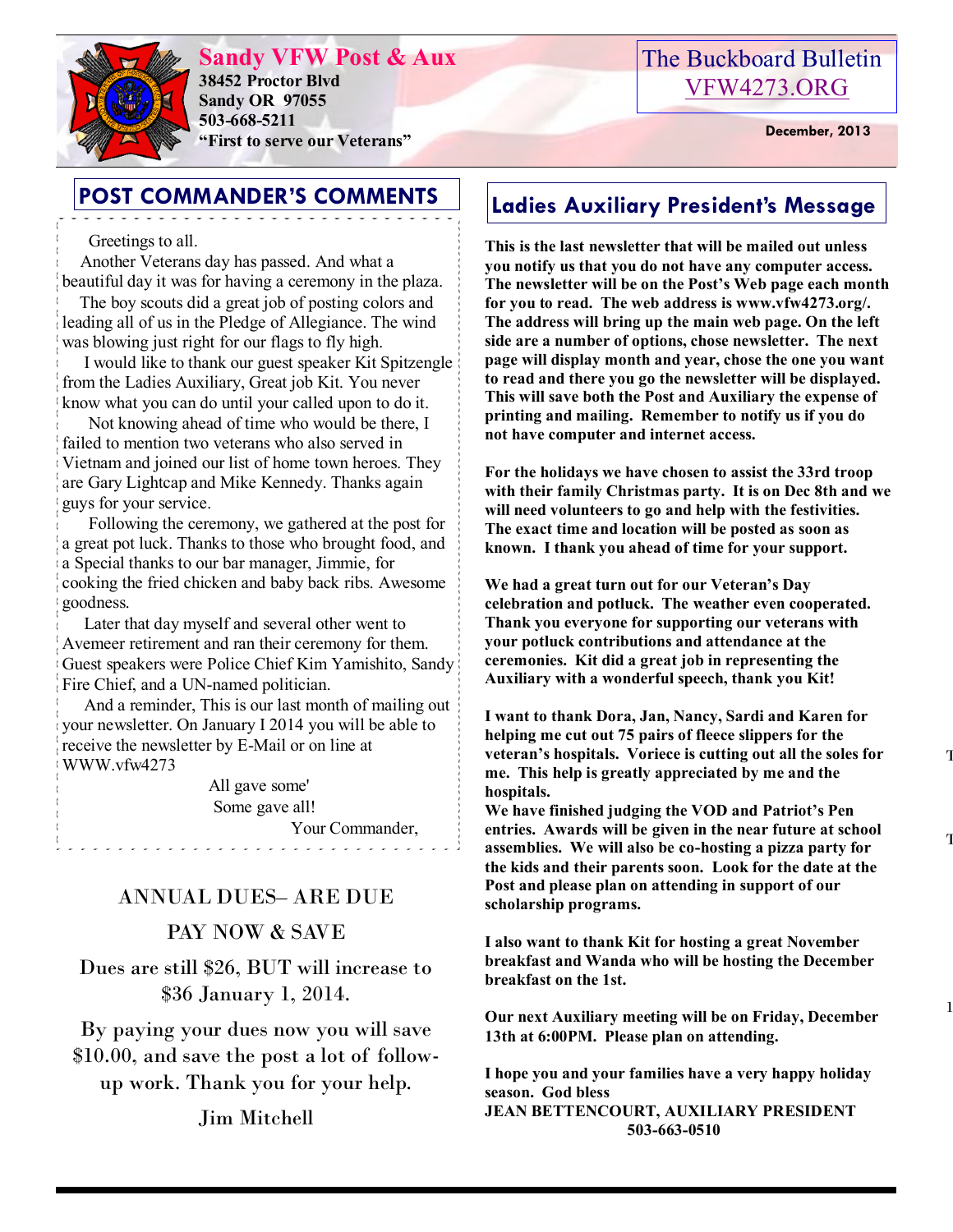### **AUXILARY CHAPLAIN**

**NOTE FROM VORIECE BLAIR, THE CANCER CHAIRMAN**

 I want to thank everyone that bought tickets on our raffle, we raised \$131.00 for CANCER AID & RESEARCH. We have another raffle to be drawn after Aux. Meeting Friday December 13th. Please everyone stop by the Post and get your tickets. Thans to everyone that saved their cans & bottles for the cure. I will have a total for you next month.

Sisters if you have been diagnosed with cancer please let me know, so that I can get a cancer grant application to you.

Please stop by the post and enjoy some of the activities put on by your post and auxiliary.

HAPPY HOLIDAYS TO EVERYONE.

## **Post Chaplin**

**Life member, Charles Jordan, is still struggling with his illness. He remains at the Vancouver VA Hospital. Please keep him in your prayers. Our thoughts are also with Kevin Pannell as he is recovering from his illness. Please keep him in your prayers. On a different note. I would like to wish everyone a joyful Christmas and a wonderful New Year! May God bless you and your families during this wonderful time of year. If you know of a member that may need a visit during this time of year, to cheer them or just to check on their well being, please contact the Post chaplain at {503} 668-4849**

**E-Mail gareth2002@frontier.com**

| Commander            | Terry Boyer    | President          |                  |
|----------------------|----------------|--------------------|------------------|
| Senior Vice Cmdr.    | James Mitchell |                    | Jean Bettencourt |
| Junior Vice Cmdr     | Tony Gibler    | Sr. Vice President | Dora Fitzpatrick |
| Chaplain             | Melissa Samels | Jr. Vice President | Wanda Michaels   |
|                      | William Miller | Treasurer          | Midge Wadkins    |
| <b>Ouartermaster</b> |                | Chaplain           | judy JGascon     |
| Judge Advocate       | John Lamb      | Secretary          | Kay Gomes        |
| Adjutant             |                | Guard              | Sardi Bowyer     |
| Surgeon              |                | Conductress        | Voriece Blair    |
| 1 year Trustee       | Merle Stewert  |                    |                  |
| 2 year Trustee       | Bert Key       |                    |                  |

**Pauline Allgeier passed away on October 20th. The funeral services were held on October 28th at the Sandy Funeral Home. Pauline was a charter member and former president of our Auxiliary. Her daughter, Lana, reported that Pauline also was an avid gardener and her grandchildren were very important to her. Our sympathy goes out to her family. She will be missed.**

**I hope that you and your families have a wonderful Christmas and a very Happy New Year.** 

**Judy Gasco** 

# **WINNERS VOICE OF DEMOCRACY**

PATRIOT"S PEN

TEACHER AWARD

Voice Of Democracy

Nik Davey - Post, 1st place

District, 2nd place

Patriot's Pen

 Post level 1st place - Keeley Rasmussen - Cedar Ridge MS 2nd place - Emma Donahue - Cedar Ridge MS 3d place - Mara Fenwick - Cedar Ridge MS

District level

1st place - Karli Shields - Boring MS 3d place - Emma Donahue - Cedar Ridge MS

Teacher Award Mr. Robert Farris Boring MS Post and District Winner

Post Officers 2013—2014 Ladies Auxiliary Officers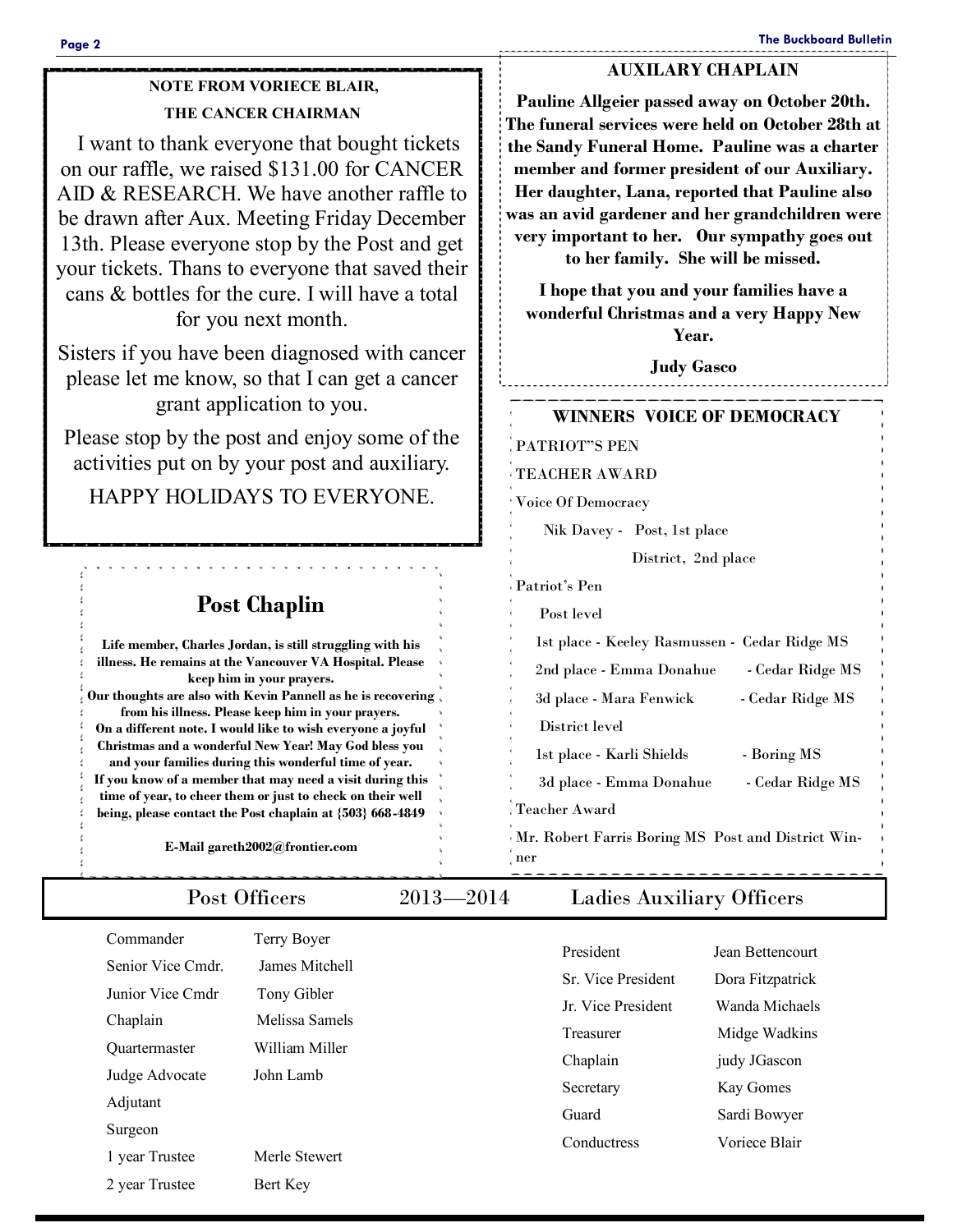## **"First to serve our Veterans" Canteen Corner Page 3**

I would like to say thank you to everyone who has helped with the news letter and its "issues." Now that we have it straightened out, Its no longer such a stressor.

We are now offering a HOME COOKED DINNER every Friday night. Serving 5:00pm till 8:00pm, come early, I've been selling out quickly. Price varies from \$5.00 to \$9.00, Call the post for the weeks menu.

**Our Special dinner for the month** is "Fish Fry & Chowder Feed" this will be on the 20th of December at 5:00pm The Vaughan Boys and Special Chowder developer, Jimmie, will be donning the chef hats for this attraction. Dinner will be \$12.00. Kids under 12 half price. This includes Deep Fried Halibut, Home fries, Texas toast, and **award winning Clam Chowder.**..YOU REALLY DO NOT WANT TO MISS THIS. well worth the cost.. Tickets on sale now. Buy your tickets early , this will enable us to have a better ideal on how many we will serve. ...And being the holidays, The Vaughans are asking to please let them know if there is a Veteran who can not afford this dinner. They will be happy to help with this situation.

Thursday Nights—-WII Bowling… this is a blast to join in and to watch . It starts at 6:00 pm We have really been having a great time. If your not here , your missing it.

Friday Nights—After meetings and Dinner, Join in for the Karaoke. The most fun in a long time!!!

We have collected a nice variety of music. something for everyone. Some old and Some new.

We have adjusted our hours, opening during hours that have proved to be the most popular.

We are going to have a lot of fun trying out some new ideas. So come and join us. Lets have some fun!!!

I would also like to give a BIG "THANK YOU" to Everyone who helped during the Veteran's Day Celebration ….Julie and Her daughter, My Husband Rick, and Jean, Bettencourt, and others. I could not have gotten it all done it without you..

Have a Merry Christmas and a Happy new year!

Jimmie and her side kick, "Fawnda the Great"

# **Quartermaster's Corner**

**Let the post pay your dues**

**All you have to due is work at the post or in our community doing things that benefit the Post and are approved by the Post Commander. Refer to " Post Commander's Volunteer Log Book" for details** 

**Everyone has skills that can be used.** 

**Below are a few areas that are most needed.** 

- **1. Clerical/Administrative**
- **2. Fund raising**
- **3. Meal Preparation: cooks, servers, & clean up**
- **4. Media Communication**
- **5. Book keeping**
- **6. Building maintenance and repairs**
- **7. Bartending**
- **8. Helping veterans' and families**
- **9. Recruiting new members**

**We are planning a**

**"Special New Years Eve Dinner"**

# Prime Rib For Two

*This includes two dinners, salads, a special dessert & A bottle of wine or champagne from our selection.*

*\$30.00 {for two} Only advance tickets will be sold. Tickets on sale Dec 1st, thru the 24th. only There will be music, karaoke, and dancing. This could be the first great memory you have of 2014.*